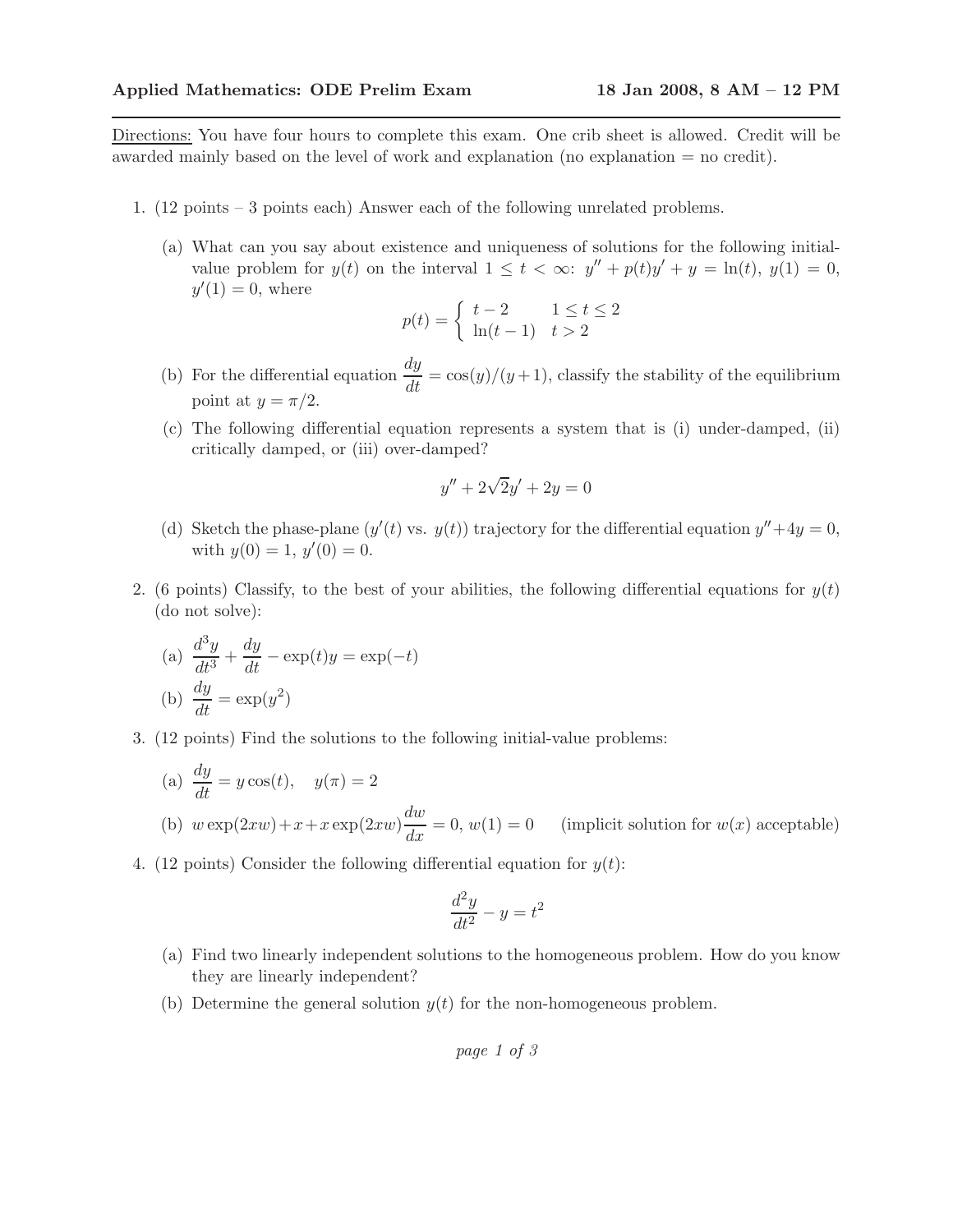5. (10 points) Consider the system of differential equations  $\mathbf{x}' = A\mathbf{x}$  for  $\mathbf{x}^T(t) = [x_1(t), x_2(t)]$ where A is defined as

$$
A = \left[ \begin{array}{rr} -2 & 1 \\ 4 & 1 \end{array} \right].
$$

Determine the general solution and classify the stability of the equilibrium point  $x = 0$ .

6. (10 points) Determine the linearly independent eigenfunctions of the following boundary-value problem:

$$
y'' + \lambda y = 0, \quad y'(0) = 0, \quad y(1) = 0
$$

7. (10 points) Determine the Laplace transform  $Y(s) = \mathcal{L}{y(t)}$  of the solution of the following initial value problem. You don't need to solve for  $y(t)$ .

$$
y'' - 5y' + y = f(t), \quad y(0) = 1, \quad y'(0) = 0
$$

t

 $\overline{0}$ 

- 8. (10 points) The Oster double-bucket method is used to produce solutions with time varying salinity. A typical set-up consists of two 1000ml containers (A and B) connected by a pipe in which the flow rate from A to B is constant at 10ml/min. Initially, pure water is placed in container A while a saline solution with concentration of  $0.05g/ml$  is placed in container B. Container B is continually mixed and a pipe empties the solution from container B at an undetermined constant rate R. Using appropriate first order differential equations and initial conditions describing the solution volume and salt mass in Container B, determine an expression for the salt mass as a function of time. Then determine the flow rate R required so that the salt concentration in container B decreases linearly in time.
- 9. (10 points) For the following differential equation, find the first four nonzero terms in each of two linearly independent power-series solutions about the origin:

$$
y'' + \sin(x)y = 0
$$

page 2 of 3